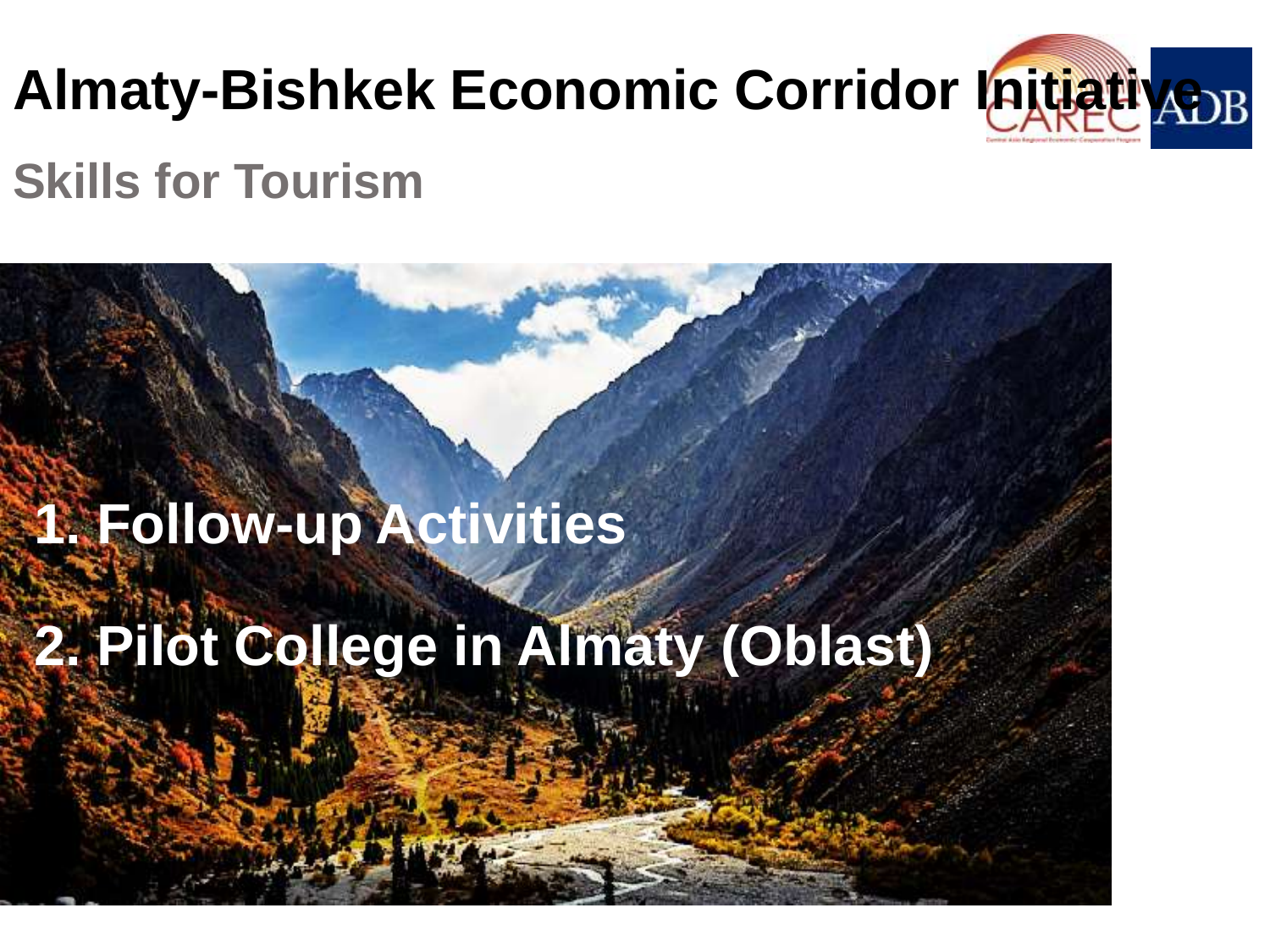



- **1. T-EDU offers are available** & few offering reasonable quality
- 2. Combination of **solid basic occupations** of cook, waiter, receptionist and travel agent **BUT** high quality specializations in Tourism are missing
- 3. If we want to considerably **change quality** of existing, and **innovate new, tourism products**, we need to have a different approach of:
	- From T-EDU as appendices to **stand-alone institutions**
	- **T-research**
	- Entrepreneurial regional and international **networks** (EDU and sectorial)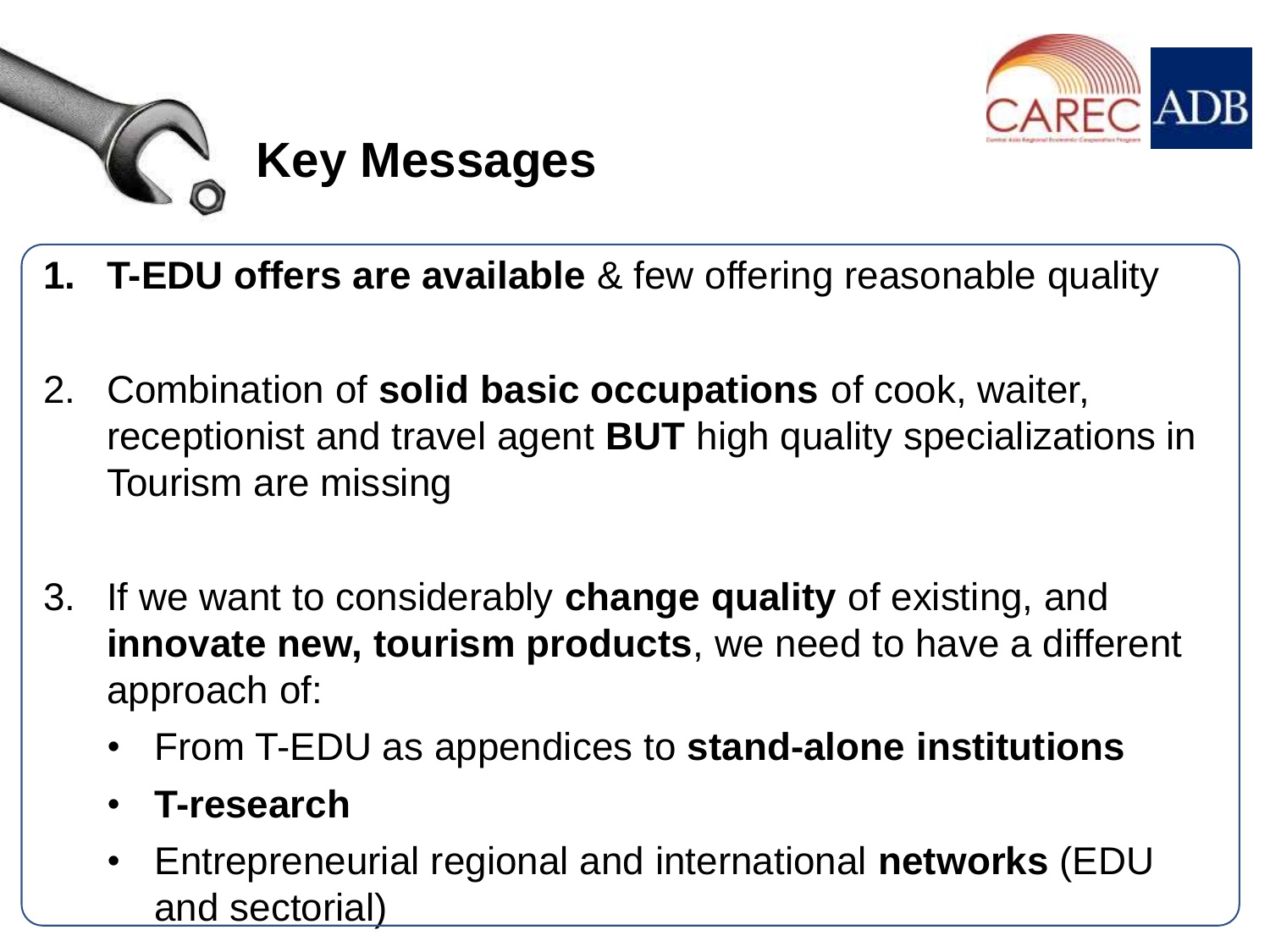

## **1. Follow-up Activities**

After analysis conducted, continue **policy dialogue and capacity building in tourism education**:

- **a. 2 seminars** on *state of the art in 'Strategic Alpine Tourism Development'* (conducted in Q2 and Q3 2019, 30 participants from education sector, ministries, private sector, NGOs, DMOs, **2.5 days each**)
- b. Provision of an **accredited course** (2-4) ECTS\* for key stakeholders in e.g. *Sustainable Alpine Destination Marketing* (by an internationally renowned tourism education provider, **about 30 participants, 2 blocks of 2 weeks each**)
- c. Drafting a concept on tourism education colleges **campus solution** – (suitable for ADB finance)

#### [Note:\\* ECTS -](https://ec.europa.eu/education/resources-and-tools/european-credit-transfer-and-accumulation-system-ects_en) [European Credit Transfer and Accumulation System](https://ec.europa.eu/education/resources-and-tools/european-credit-transfer-and-accumulation-system-ects_en)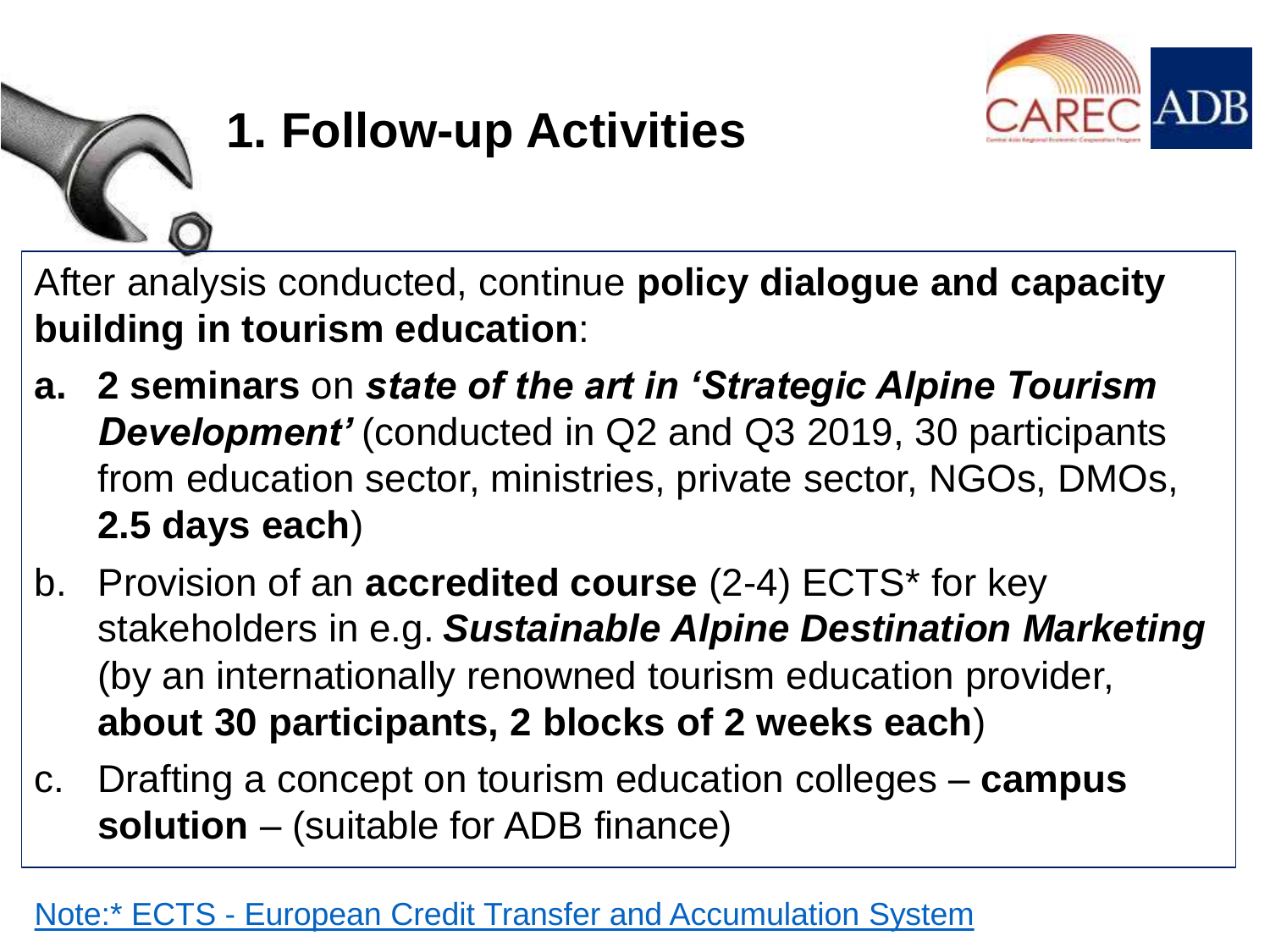## **2. Pilot College in Almaty (Oblast)**





- There is already a **full functioning tourism school in Bishkek** (Manas Turkish University)
- **KAZ tourism requested** to develop a **sketch concept for a TVET/skills** vocational school in **Almaty** as a suggestion for ABEC.

#### **Key issues:**

- Not a question of equipment and buildings (relatively easy to do)
- **Question of capacitating teachers**, **entrepreneurial skills and mindset**, having national ToTs, private sector cooperation and participation, practical skilling, etc.
- Is a mid-to **long-term** project